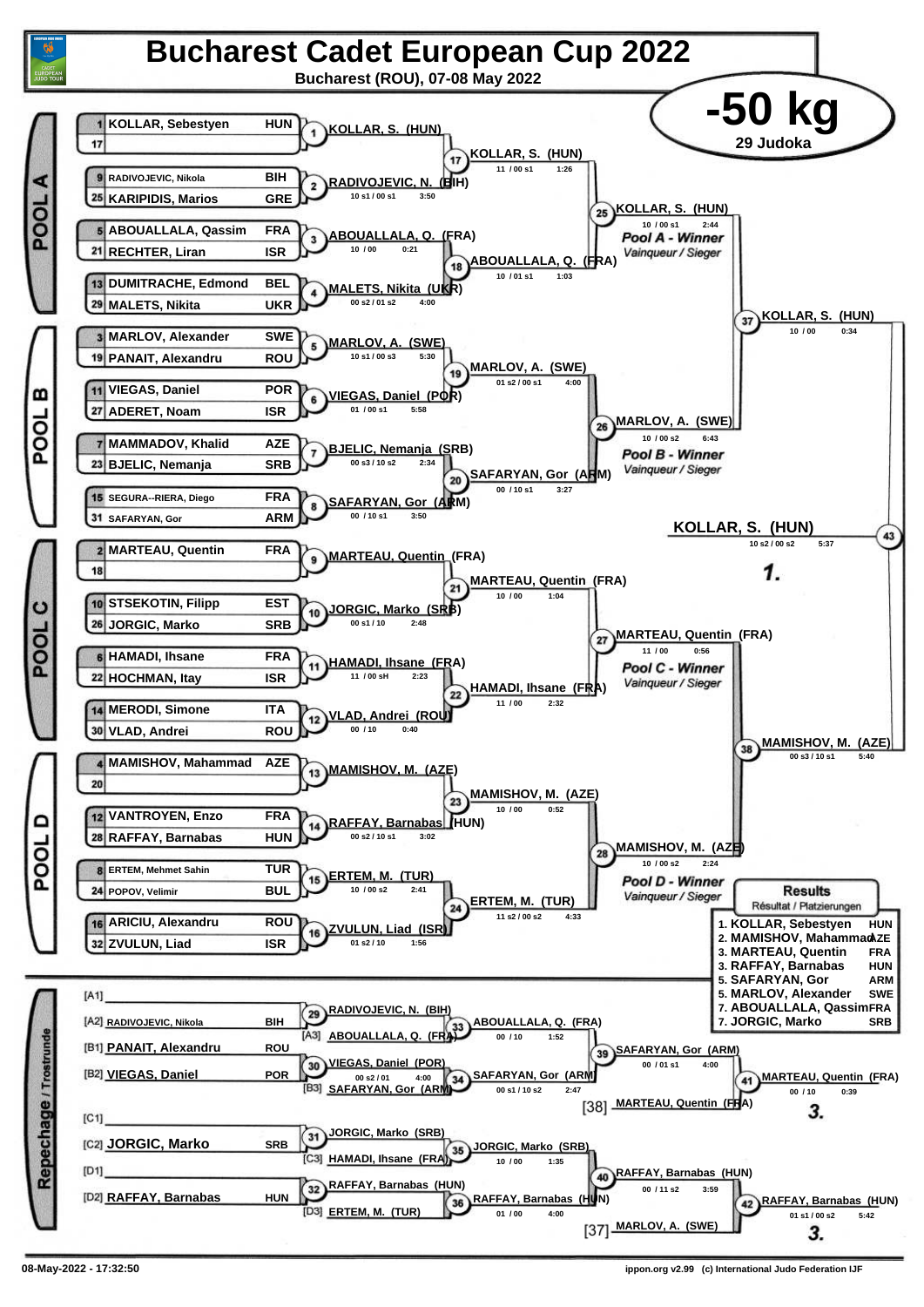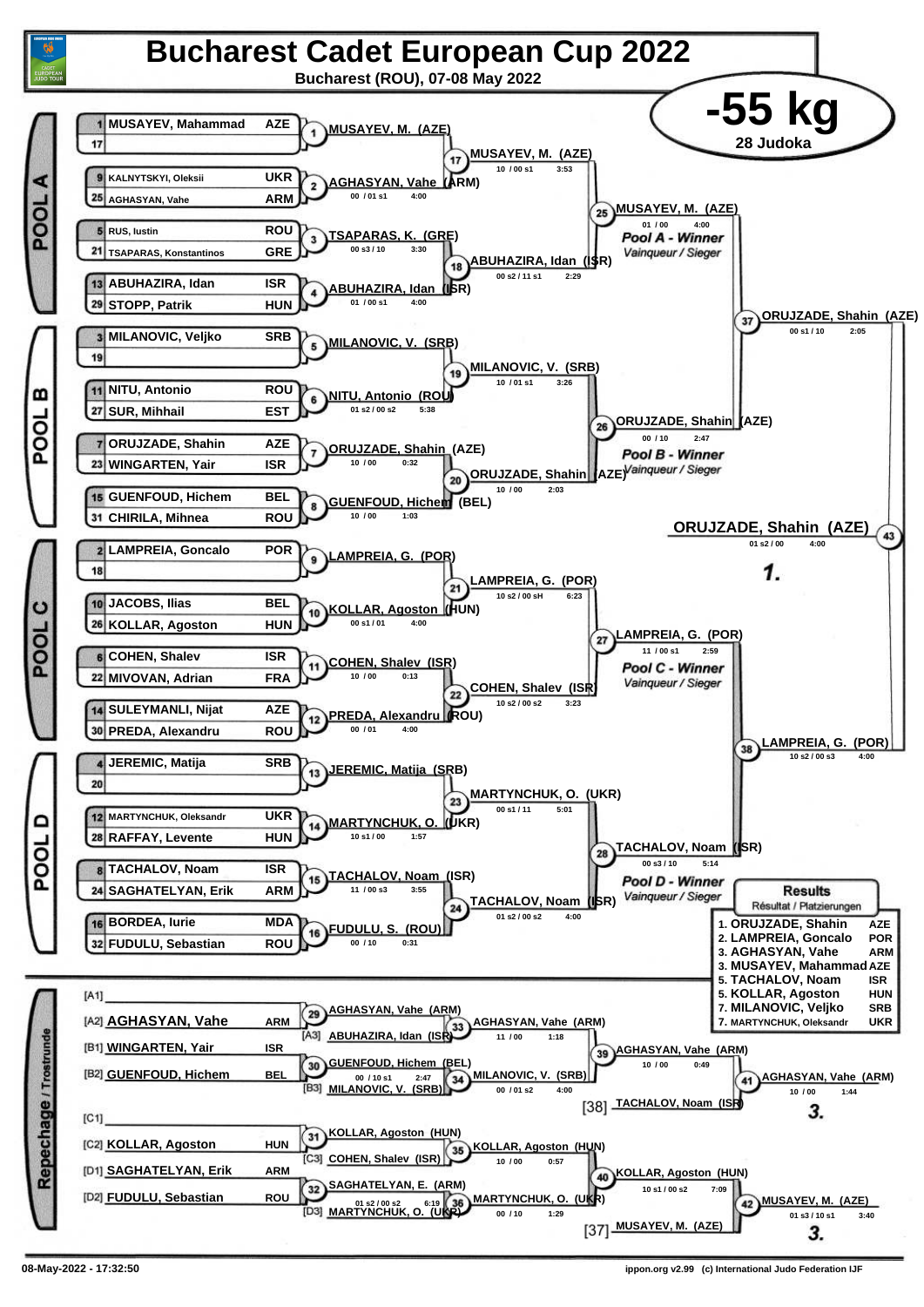

**<sup>08-</sup>May-2022 - 17:32:50 ippon.org v2.99 (c) International Judo Federation IJF**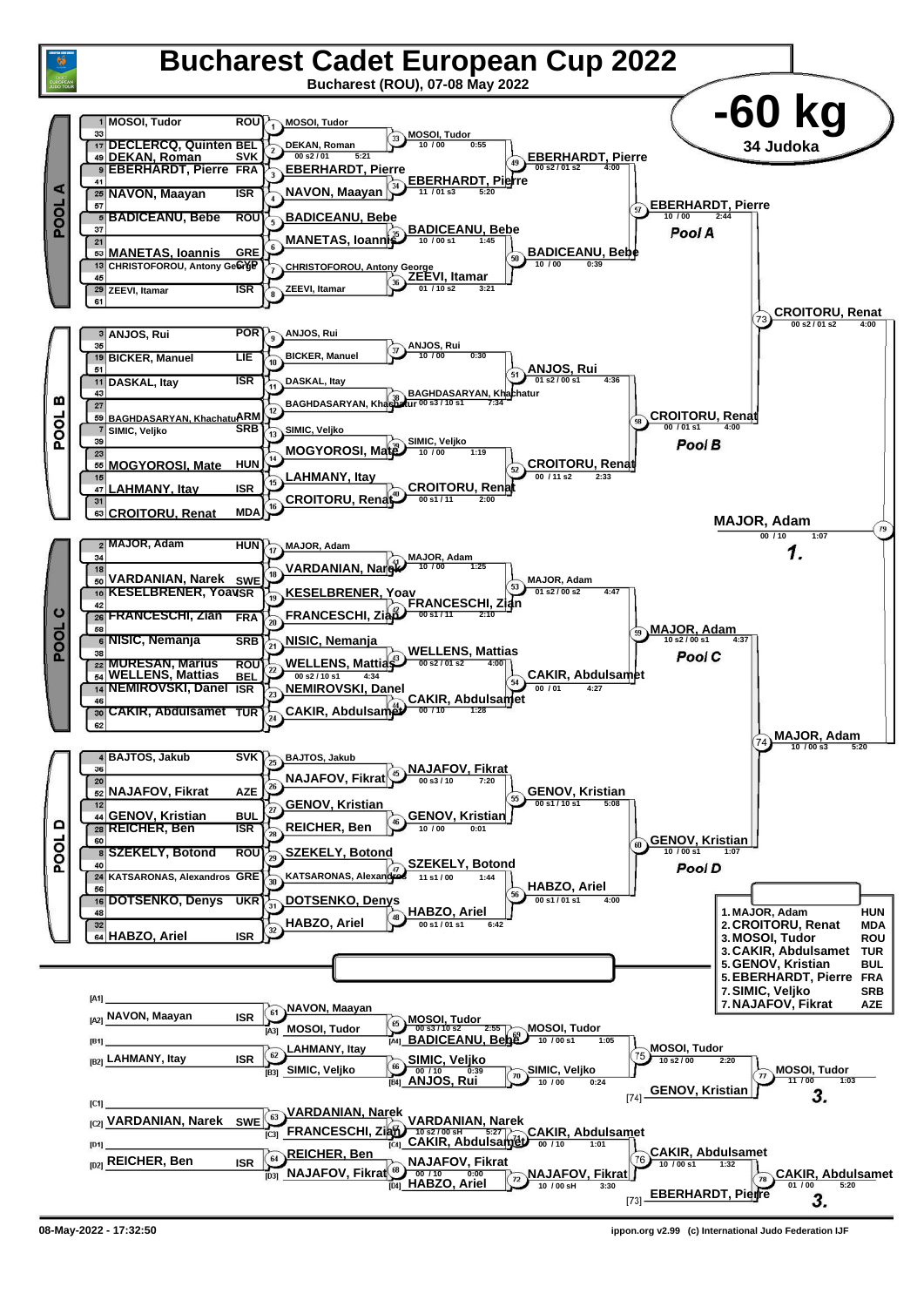

**<sup>08-</sup>May-2022 - 17:32:50 ippon.org v2.99 (c) International Judo Federation IJF**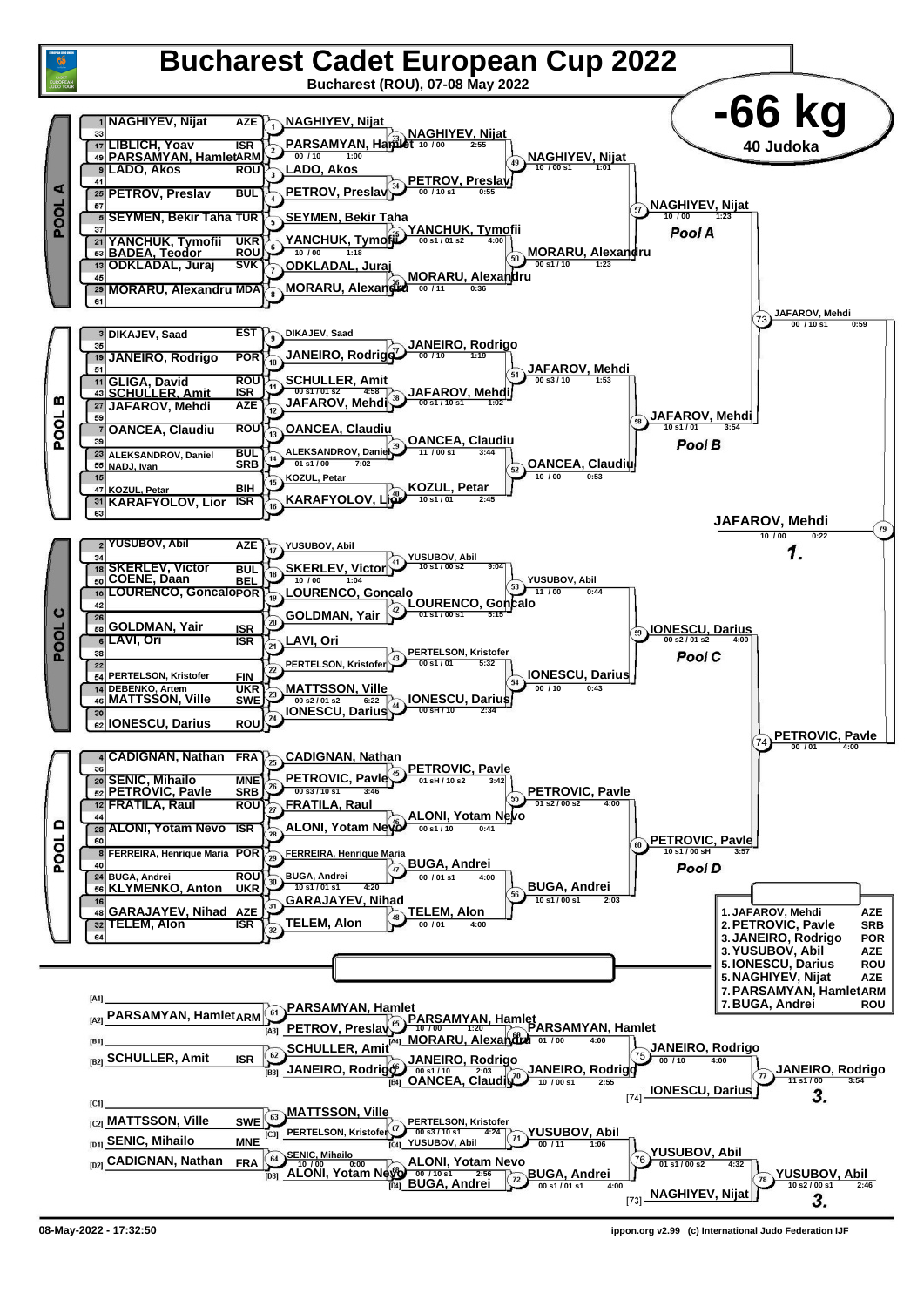

**<sup>08-</sup>May-2022 - 17:32:50 ippon.org v2.99 (c) International Judo Federation IJF**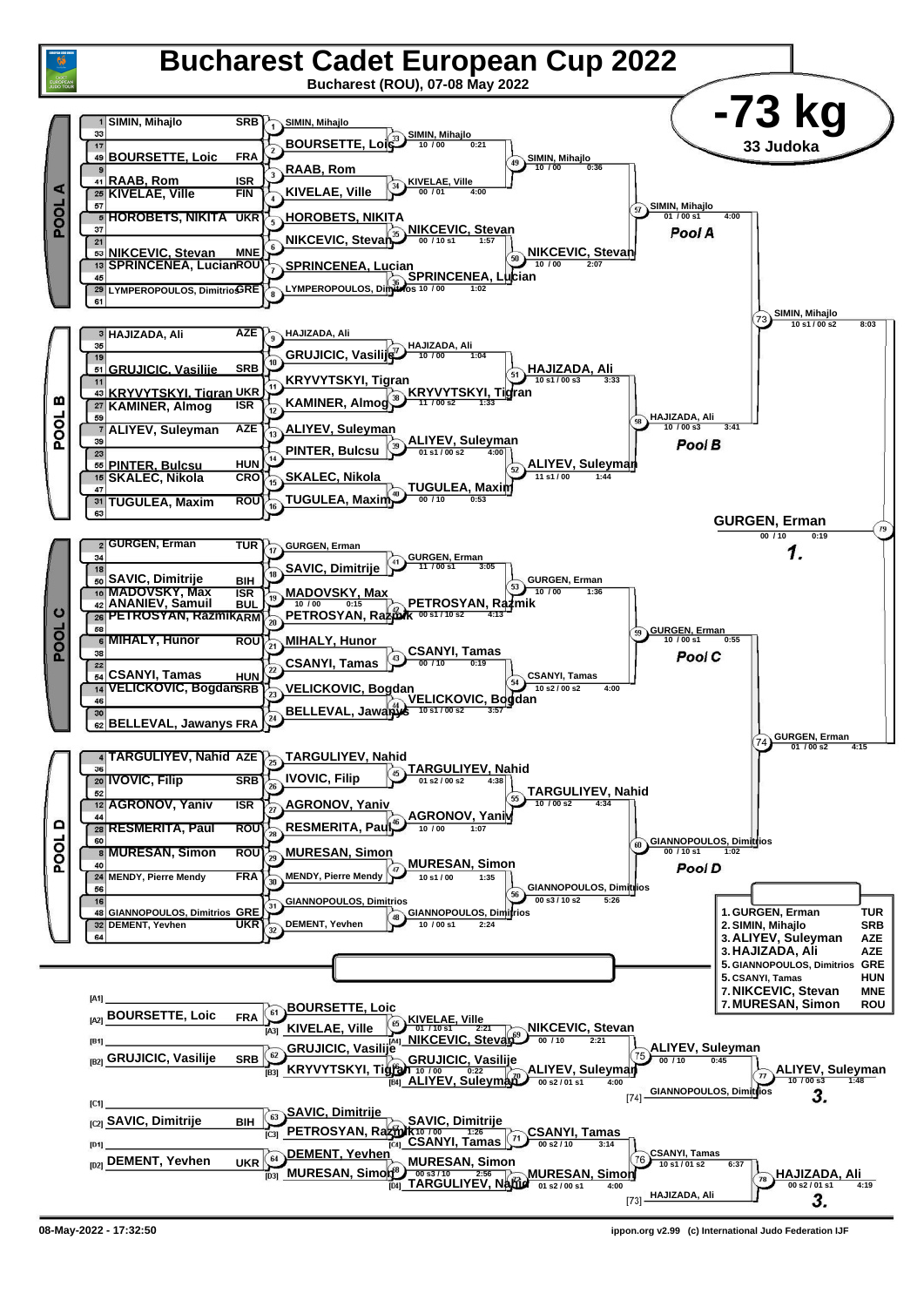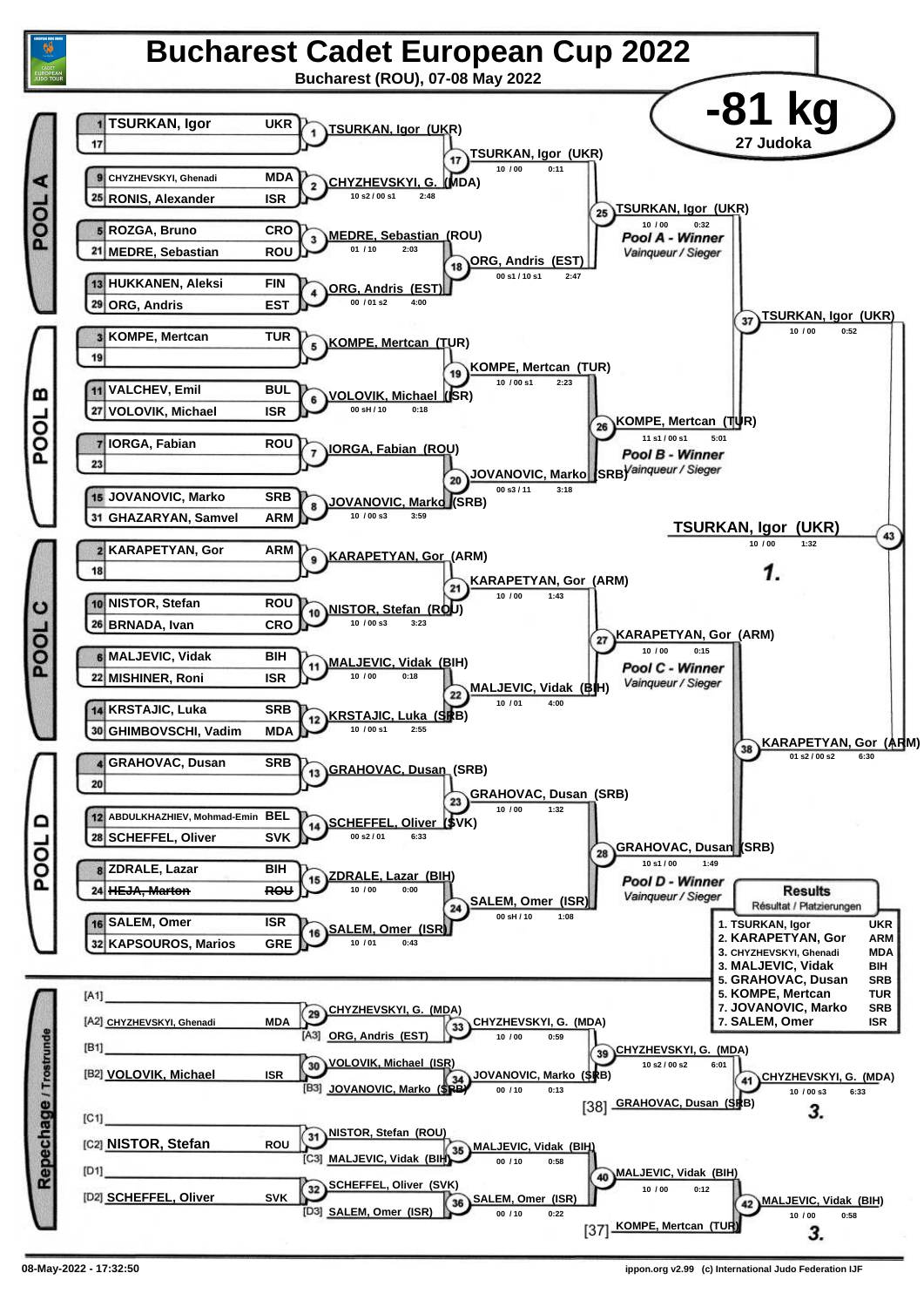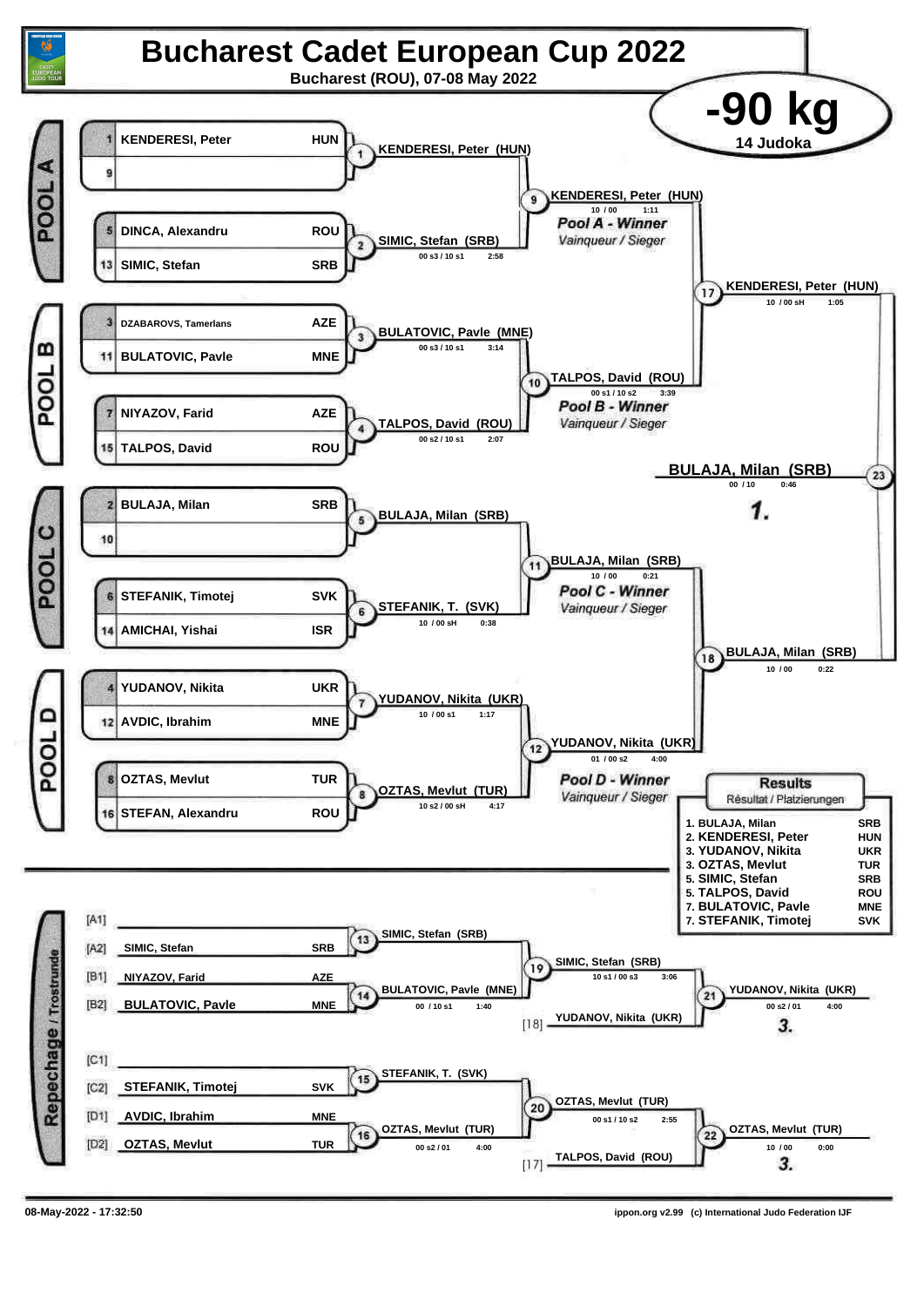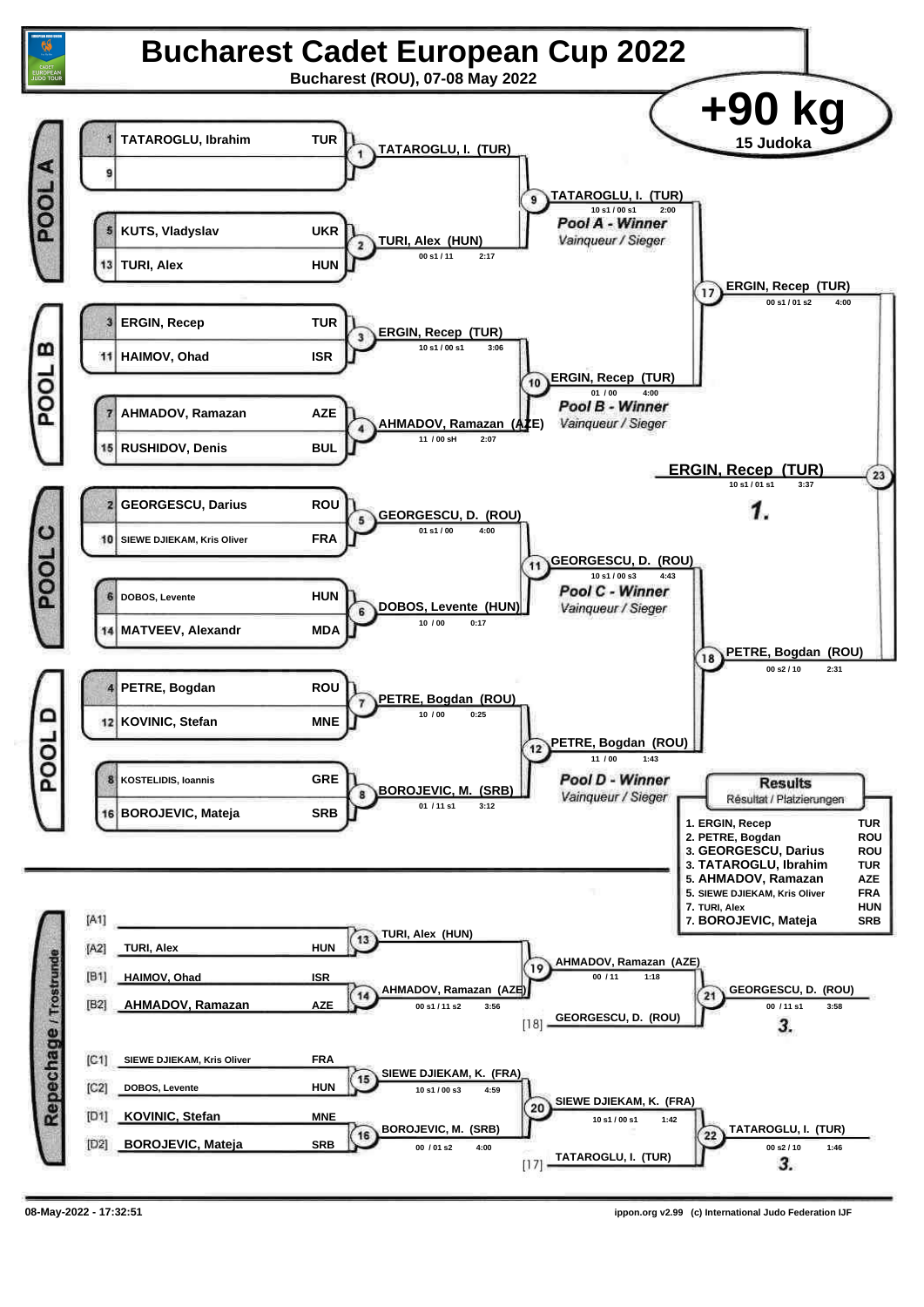



|  |   | DOGRUYOL, Begumnaz      | <b>TUR</b> |   | (10) | (10) | (10) | (30)       |  |  |  |
|--|---|-------------------------|------------|---|------|------|------|------------|--|--|--|
|  | ╌ | <b>PROLIC, Natalija</b> | <b>SRB</b> |   |      | (10) | (10) | (20)       |  |  |  |
|  |   | <b>OLTEAN, Veronica</b> | <b>ROU</b> | ◡ |      |      | (1)  |            |  |  |  |
|  | Δ | <b>FRATILA, Teodora</b> | <b>ROU</b> |   |      |      |      | $\bar{10}$ |  |  |  |



## **Final Results 1. DOGRUYOL, Begumnaz 2. PROLIC, Natalija 3. OLTEAN, Veronica TUR SRB ROU**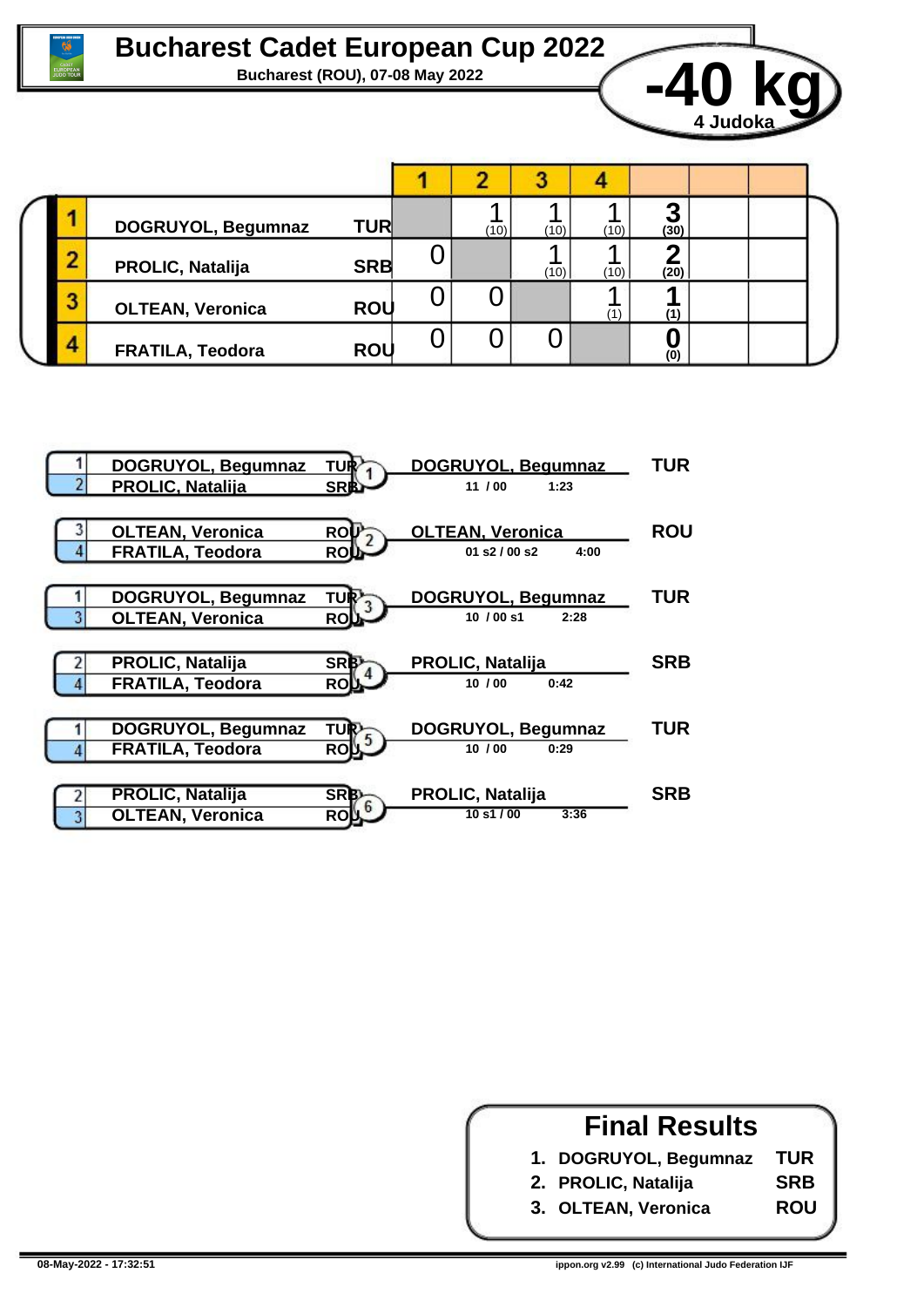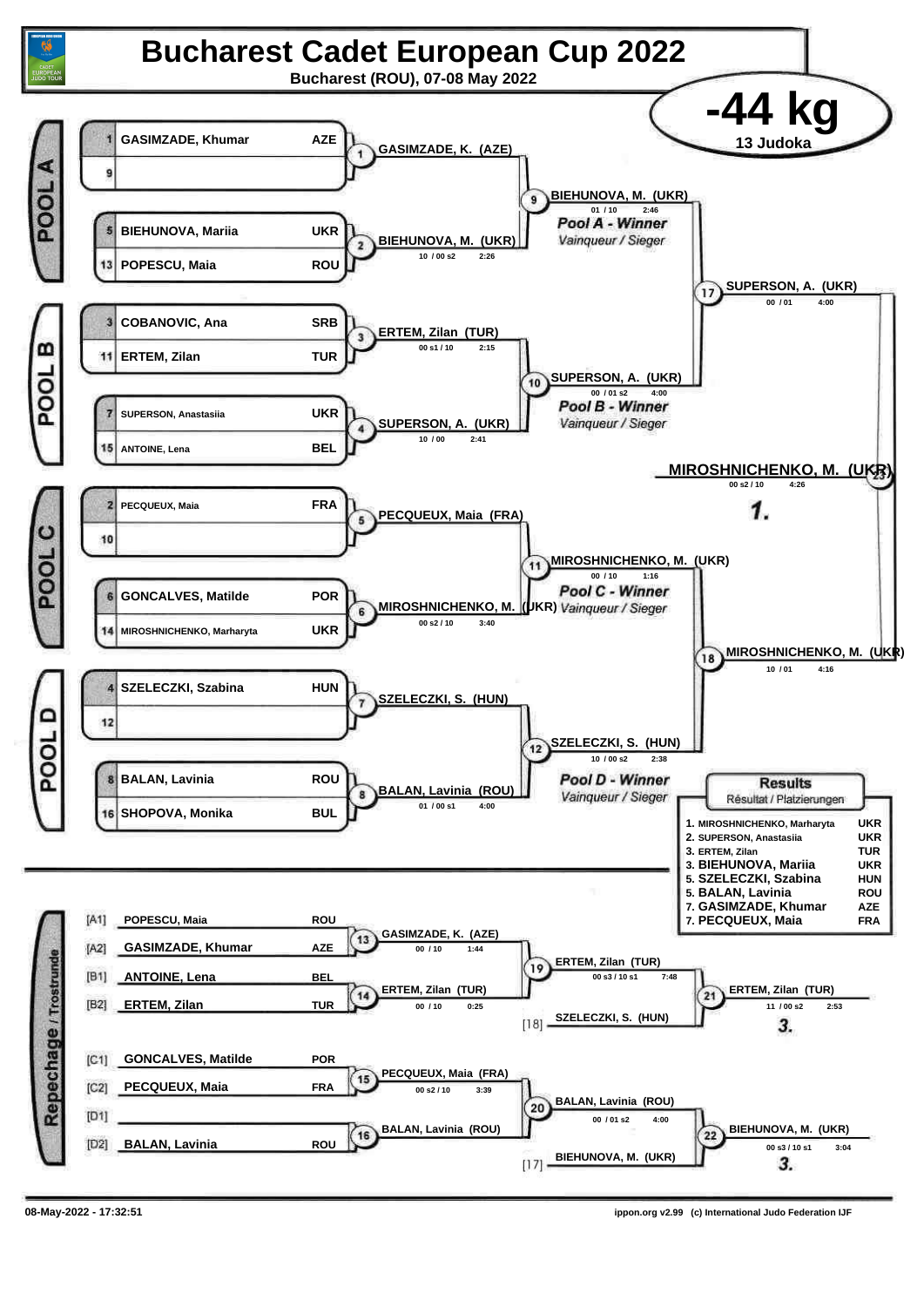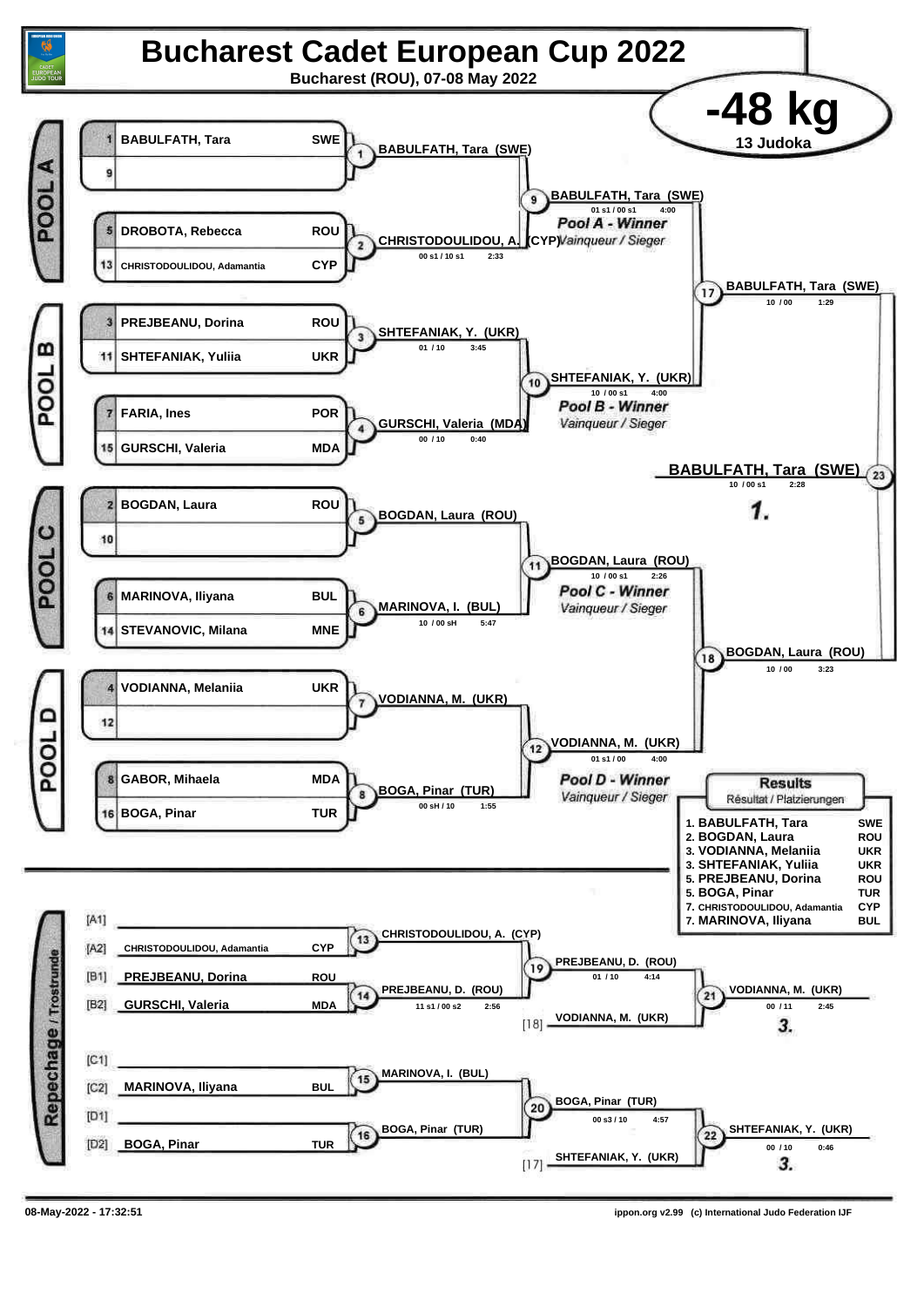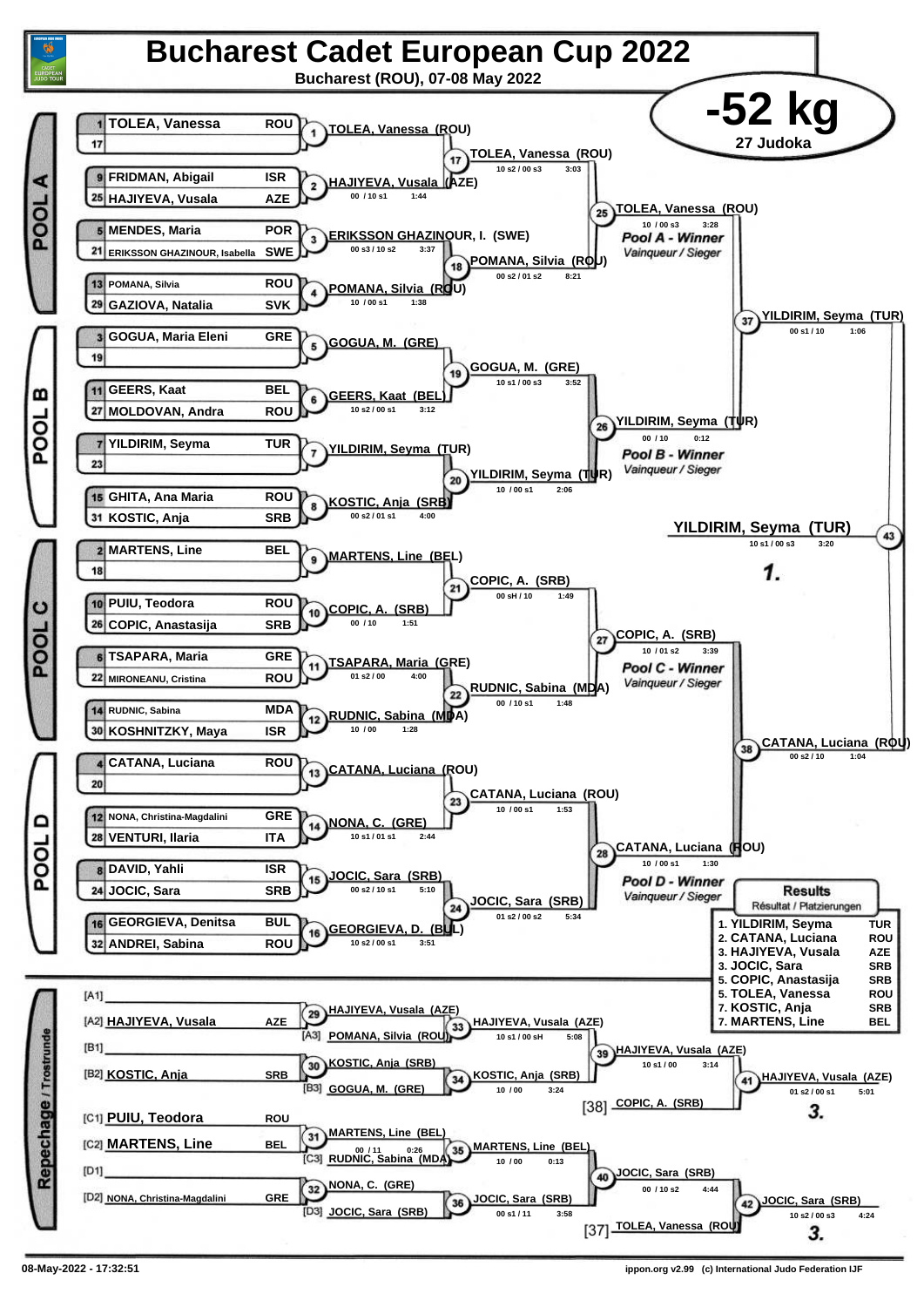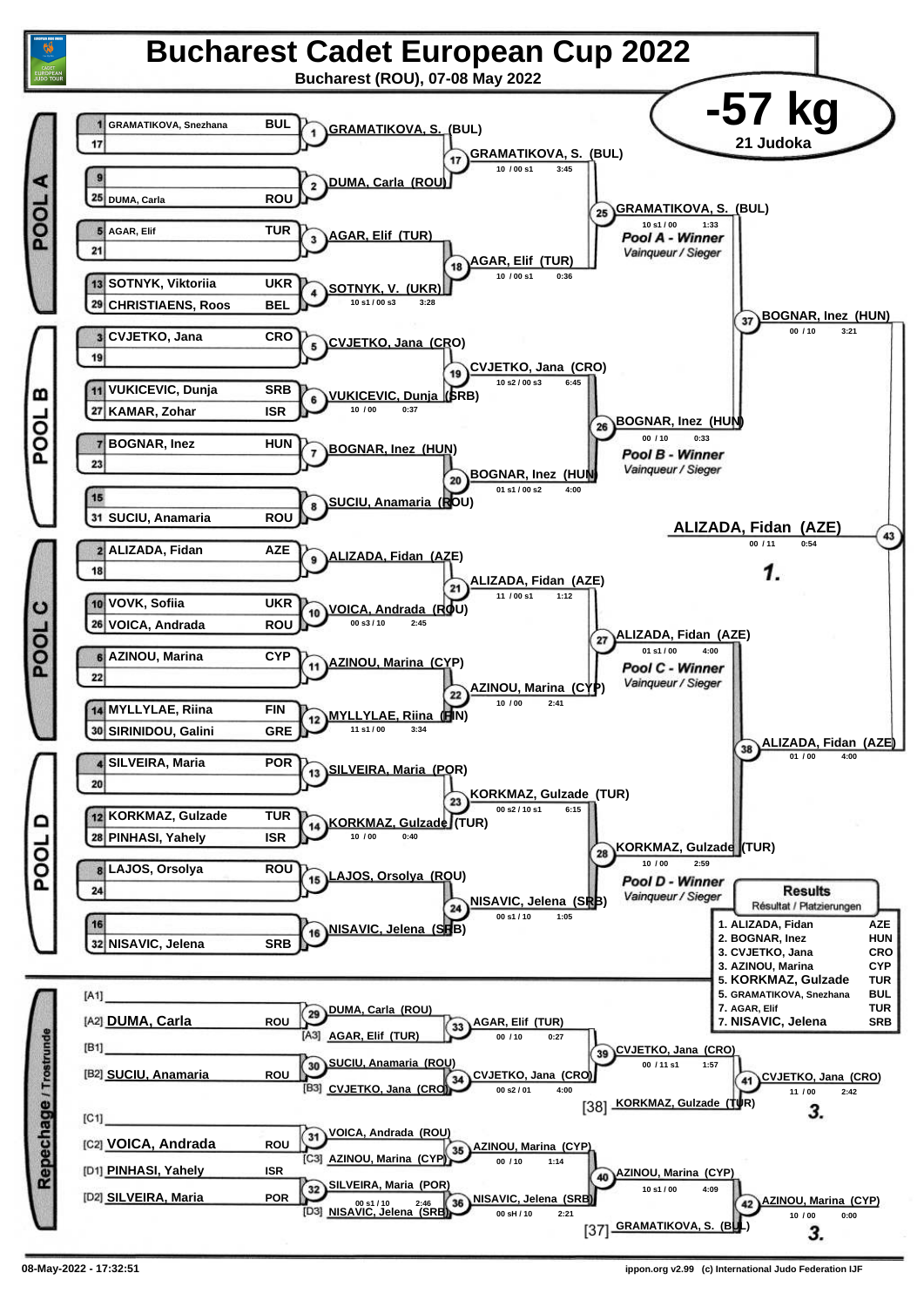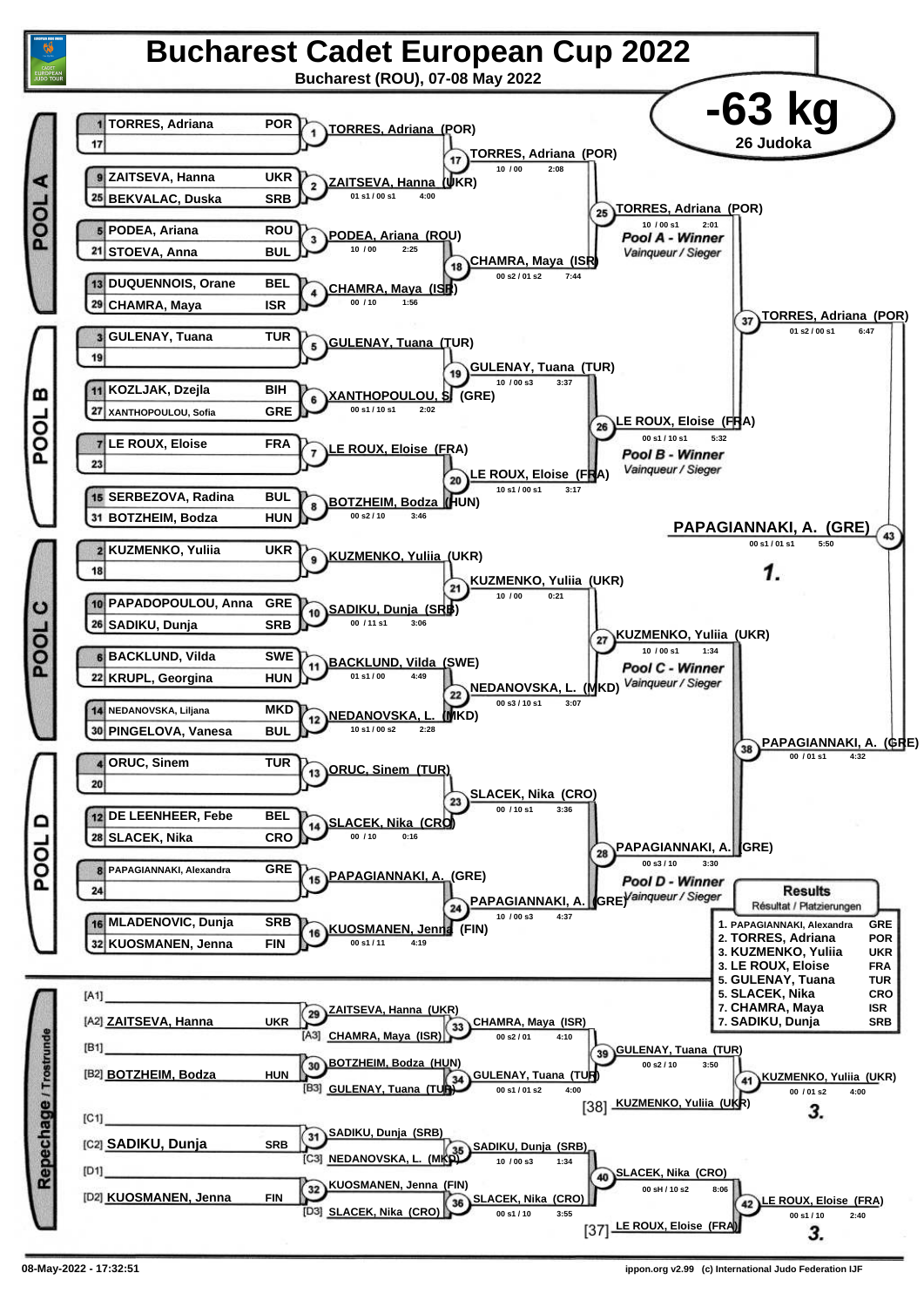